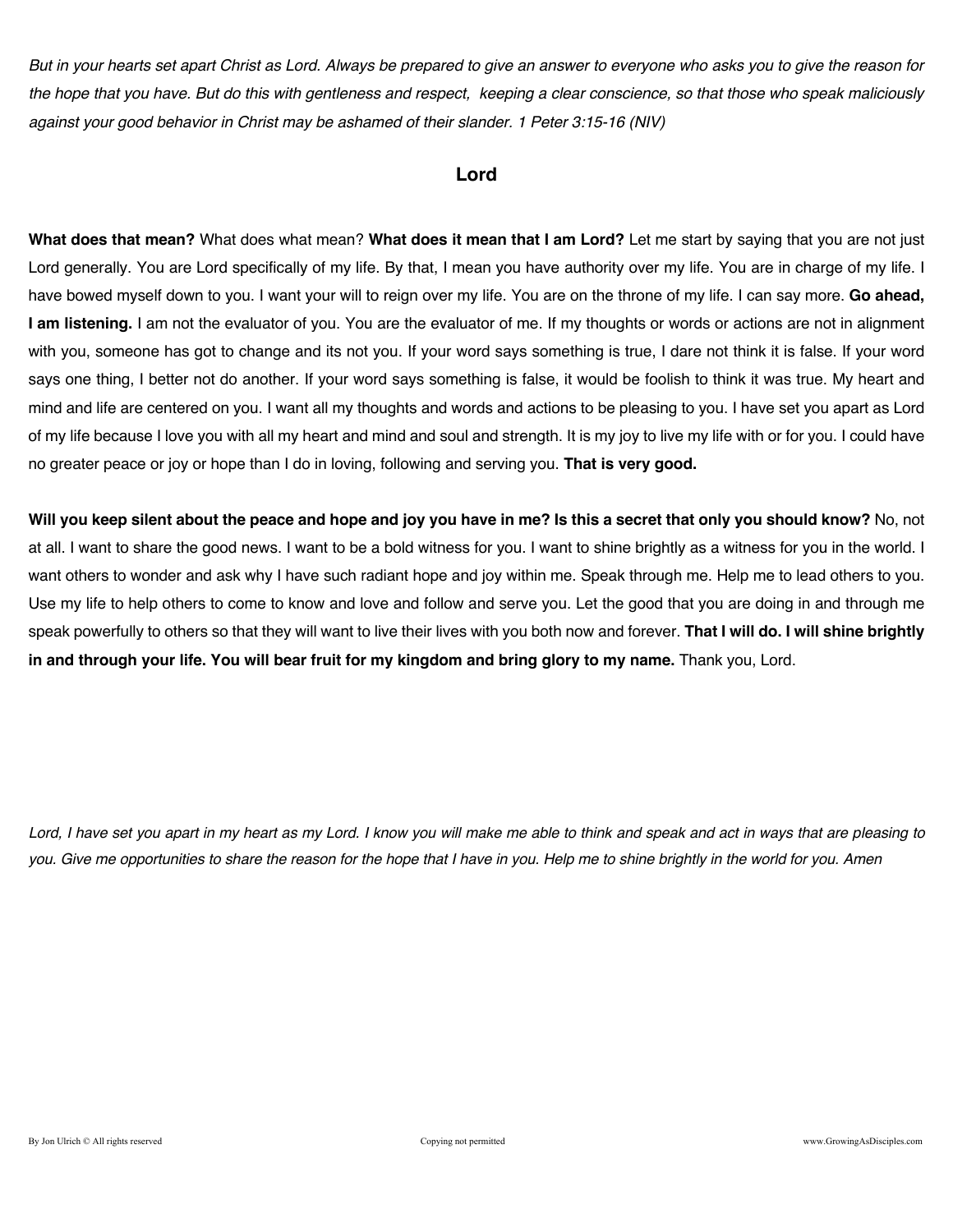### **Becoming Like Christ** *Set Apart Christ As Lord*

But in your hearts set apart Christ as Lord. Always be prepared to give an answer to everyone who asks you to give the reason for the hope that you have. But do this with gentleness and respect, keeping a clear conscience, so that those who speak maliciously against your good behavior in Christ may be ashamed of their slander.

NIV 1 Peter 3:15-16

### **Becoming Like Christ** *Worship Christ As Lord*

Instead, you must worship Christ as Lord of your life. And if someone asks about your Christian hope, always be ready to explain it. But do this in a gentle and respectful way. Keep your conscience clear. Then if people speak against you, they will be ashamed when they see what a good life you live because you belong to Christ.

NLT 1 Peter 3:15-16

### **Becoming Like Christ** *Sanctify Christ As Lord*

but in your hearts sanctify Christ as Lord. Always be ready to make your defense to anyone who demands from you an accounting for the hope that is in you; yet do it with gentleness and reverence. Keep your conscience clear, so that, when you are maligned, those who abuse you for your good conduct in Christ may be put to shame.

NRSV 1 Peter 3:15-16

### **Becoming Like Christ** *Set Christ Apart As Holy As Lord*

But in your hearts set Christ apart as holy [and acknowledge Him] as Lord. Always be ready to give a logical defense to anyone who asks you to account for the hope that is in you, but do it courteously and respectfully. [And see to it that] your conscience is entirely clear (unimpaired), so that, when you are falsely accused as evildoers, those who threaten you abusively and revile your right behavior in Christ may come to be ashamed [of slandering your good lives].

AMP 1 Peter 3:15-16

### **Becoming Like Christ** *Sanctify Christ As Lord*

but sanctify Christ as Lord in your hearts, always being ready to make a defense to everyone who asks you to give an account for the hope that is in you, yet with gentleness and reverence; and keep a good conscience so that in the thing in which you are slandered, those who revile your good behavior in Christ will be put to shame.

NASB 1 Peter 3:15-16

#### **Becoming Like Christ** *Honor Christ The Lord As Holy*

but in your hearts honor Christ the Lord as holy, always being prepared to make a defense to anyone who asks you for a reason for the hope that is in you; yet do it with gentleness and respect, having a good conscience, so that, when you are slandered, those who revile your good behavior in Christ may be put to shame.

ESV 1 Peter 3:15-16

 **Becoming Like Christ** *Sanctify The Lord God*

But sanctify the Lord God in your hearts, and always be ready to give a defense to everyone who asks you a reason for the hope that is in you, with meekness and fear; having a good conscience, that when they defame you as evildoers, those who revile your good conduct in Christ may be ashamed.

NKJV 1 Peter 3:15-16

### **Becoming Like Christ** *In Adoration Before Christ*

Through thick and thin, keep your hearts at attention, in adoration before Christ, your Master. Be ready to speak up and tell anyone who asks why you're living the way you are, and always with the utmost courtesy. Keep a clear conscience before God so that when people throw mud at you, none of it will stick. They'll end up realizing that they're the ones who need a bath.

MSG 1 Peter 3:15-16

## **Becoming Like Christ** *Trust Yourself To Christ Your Lord*

Quietly trust yourself to Christ your Lord, and if anybody asks why you believe as you do, be ready to tell him, and do it in a gentle and respectful way. Do what is right; then if men speak against you, calling you evil names, they will become ashamed of themselves for falsely accusing you when you have only done what is good.

TLB 1 Peter 3:15-16

 **Becoming Like Christ** *Respect Christ As The Holy Lord*

But respect Christ as the holy Lord in your hearts. Always be ready to answer everyone who asks you to explain about the hope you have, but answer in a gentle way and with respect. Keep a clear conscience so that those who speak evil of your good life in Christ will be made ashamed.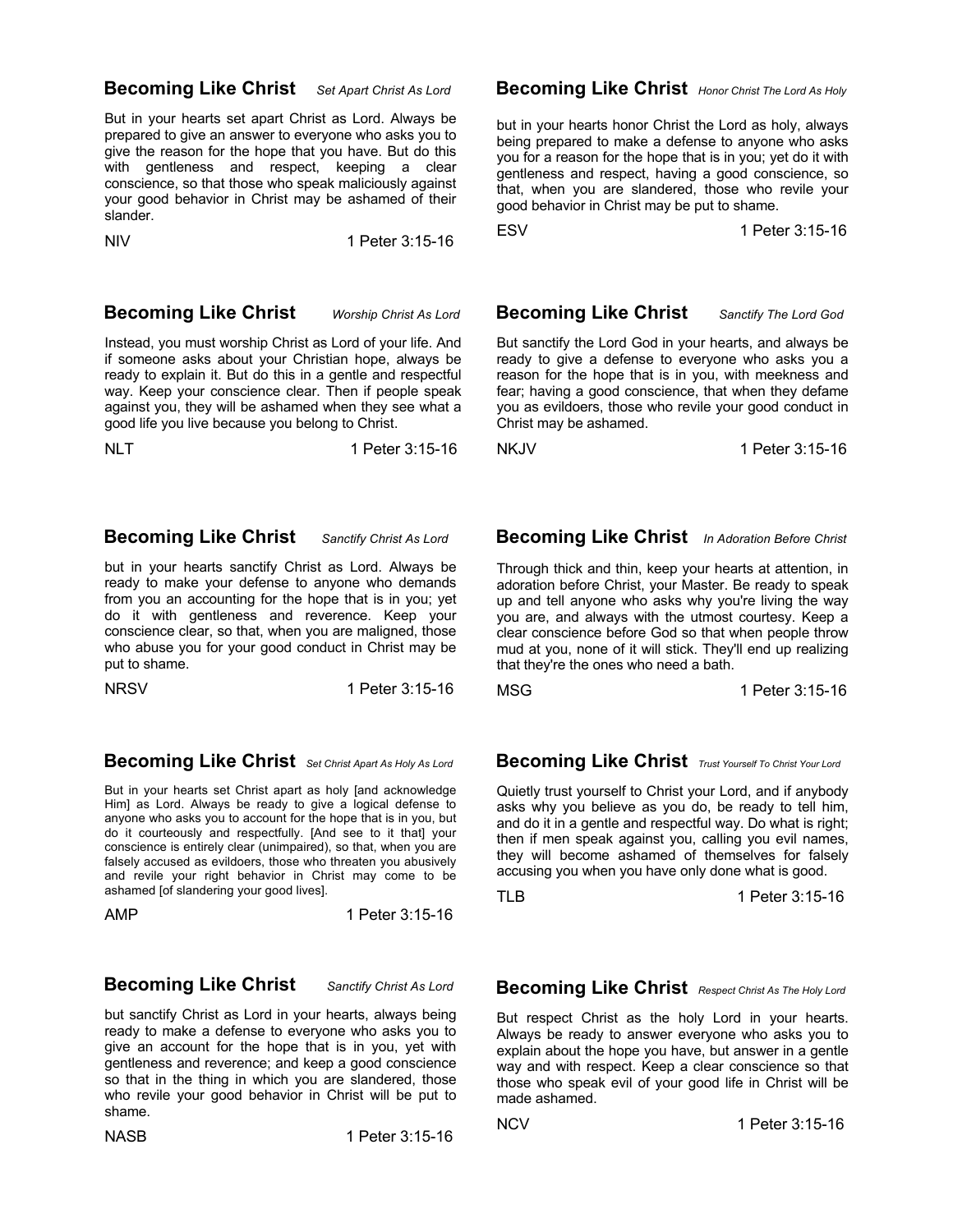# **Set Apart Christ As Lord** Year Meek Day Date

**Becoming Like Christ** – 1 Peter 3:15-16 **In Context:** *Read 1 Peter 3*

## **Begin With Prayer:** *Here I am Lord. I Am Listening.*

# **Meditating On God's Word:** *(What is God speaking to your heart?)*

But in your hearts set apart Christ as Lord. Always be prepared to give an answer to everyone who asks you to give the reason for the hope that you have. But do this with gentleness and respect, keeping a clear conscience, so that those who speak maliciously against your good behavior in Christ may be ashamed of their slander. 1 Peter 3:15-16 (NIV)

### **Considering The Words***: (What words speak to your heart?)*

But in your hearts | set apart Christ | as Lord. | Always be prepared | to give an answer | to everyone | who asks you | to give | the reason | for the hope | that you have. | But do this | with gentleness | and respect, | keeping a clear conscience, | so that those | who speak maliciously | against your good behavior | in Christ | may be ashamed | of their slander. 1 Peter 3:15-16 (NIV)

 $\_$  , and the contribution of the contribution of  $\mathcal{L}$  , and  $\mathcal{L}$  , and  $\mathcal{L}$  , and  $\mathcal{L}$  , and  $\mathcal{L}$  , and  $\mathcal{L}$  , and  $\mathcal{L}$  , and  $\mathcal{L}$  , and  $\mathcal{L}$  , and  $\mathcal{L}$  , and  $\mathcal{L}$  , and  $\mathcal{L$ \_\_\_\_\_\_\_\_\_\_\_\_\_\_\_\_\_\_\_\_\_\_\_\_\_\_\_\_\_\_\_\_\_\_\_\_\_\_\_\_\_\_\_\_\_\_\_\_\_\_\_\_\_\_\_\_\_\_\_\_\_\_\_\_\_\_\_\_\_\_\_

### **Praying The Scripture:** *(What prayer from your heart will you write?)*

Lord, I have set you apart in my heart as my Lord. I know you will make me able to think and speak and act in ways that are pleasing to you. Give me opportunities to share the reason for the hope that I have in you. Help me to shine brightly in the world for you. Amen  $\_$  , and the set of the set of the set of the set of the set of the set of the set of the set of the set of the set of the set of the set of the set of the set of the set of the set of the set of the set of the set of th

**What It Means:** *(What questions speak to your heart?) (Suggested questions for small group discussion are in bold)* How are you setting apart Christ in your heart as your Lord over your life?

 $\_$  . The contribution of the contribution of  $\mathcal{L}$  ,  $\mathcal{L}$  ,  $\mathcal{L}$  ,  $\mathcal{L}$  ,  $\mathcal{L}$  ,  $\mathcal{L}$  ,  $\mathcal{L}$  ,  $\mathcal{L}$  ,  $\mathcal{L}$  ,  $\mathcal{L}$  ,  $\mathcal{L}$  ,  $\mathcal{L}$  ,  $\mathcal{L}$  ,  $\mathcal{L}$  ,  $\mathcal{L}$  ,  $\mathcal{L}$  , \_\_\_\_\_\_\_\_\_\_\_\_\_\_\_\_\_\_\_\_\_\_\_\_\_\_\_\_\_\_\_\_\_\_\_\_\_\_\_\_\_\_\_\_\_\_\_\_\_\_\_\_\_\_\_\_\_\_\_\_\_\_\_\_\_\_\_\_\_\_\_  $\_$  , and the contribution of the contribution of  $\mathcal{L}$  , and  $\mathcal{L}$  , and  $\mathcal{L}$  , and  $\mathcal{L}$  , and  $\mathcal{L}$  , and  $\mathcal{L}$  , and  $\mathcal{L}$  , and  $\mathcal{L}$  , and  $\mathcal{L}$  , and  $\mathcal{L}$  , and  $\mathcal{L}$  , and  $\mathcal{L$  $\_$  . The contribution of the contribution of  $\mathcal{L}_1$  ,  $\mathcal{L}_2$  ,  $\mathcal{L}_3$  ,  $\mathcal{L}_4$  ,  $\mathcal{L}_5$  ,  $\mathcal{L}_6$  ,  $\mathcal{L}_7$  ,  $\mathcal{L}_8$  ,  $\mathcal{L}_9$  ,  $\mathcal{L}_1$  ,  $\mathcal{L}_2$  ,  $\mathcal{L}_3$  ,  $\mathcal{L}_5$  ,  $\mathcal{L}_6$  ,  $\mathcal{L}_$ \_\_\_\_\_\_\_\_\_\_\_\_\_\_\_\_\_\_\_\_\_\_\_\_\_\_\_\_\_\_\_\_\_\_\_\_\_\_\_\_\_\_\_\_\_\_\_\_\_\_\_\_\_\_\_\_\_\_\_\_\_\_\_\_\_\_\_\_\_\_\_  $\_$  , and the contribution of the contribution of  $\mathcal{L}$  , and  $\mathcal{L}$  , and  $\mathcal{L}$  , and  $\mathcal{L}$  , and  $\mathcal{L}$  , and  $\mathcal{L}$  , and  $\mathcal{L}$  , and  $\mathcal{L}$  , and  $\mathcal{L}$  , and  $\mathcal{L}$  , and  $\mathcal{L}$  , and  $\mathcal{L$  $\_$  , and the contribution of the contribution of  $\mathcal{L}$  , and  $\mathcal{L}$  , and  $\mathcal{L}$  , and  $\mathcal{L}$  , and  $\mathcal{L}$  , and  $\mathcal{L}$  , and  $\mathcal{L}$  , and  $\mathcal{L}$  , and  $\mathcal{L}$  , and  $\mathcal{L}$  , and  $\mathcal{L}$  , and  $\mathcal{L$  $\_$  . The contribution of the contribution of  $\mathcal{L}_1$  ,  $\mathcal{L}_2$  ,  $\mathcal{L}_3$  ,  $\mathcal{L}_4$  ,  $\mathcal{L}_5$  ,  $\mathcal{L}_6$  ,  $\mathcal{L}_7$  ,  $\mathcal{L}_8$  ,  $\mathcal{L}_9$  ,  $\mathcal{L}_1$  ,  $\mathcal{L}_2$  ,  $\mathcal{L}_3$  ,  $\mathcal{L}_5$  ,  $\mathcal{L}_6$  ,  $\mathcal{L}_$ 

 $\_$  , and the set of the set of the set of the set of the set of the set of the set of the set of the set of the set of the set of the set of the set of the set of the set of the set of the set of the set of the set of th

**How is loving Christ with all your heart motivating your desire to follow and serve Him? How is the Lordship of Christ over you guiding the way you think, speak and act? How prepared are to give the reason for the hope in Christ that you have within you?** How gentle is your speech toward those who want to know more about following Christ? Why can you expect to be slandered simply because you are a follower of Jesus Christ? When has your good behavior caused someone to be ashamed of slandering you?

**Living It Out:** *(What action step is God guiding your heart to take?)*

Set apart Christ in your heart as Lord over your life so that you will think, and speak and act in ways that please Him. \_\_\_\_\_\_\_\_\_\_\_\_\_\_\_\_\_\_\_\_\_\_\_\_\_\_\_\_\_\_\_\_\_\_\_\_\_\_\_\_\_\_\_\_\_\_\_\_\_\_\_\_\_\_\_\_\_\_\_\_\_\_\_\_\_\_\_\_\_\_\_

### **Seeing It Happen:** *(What are you trusting God for in your heart?)*

Have faith that setting apart Christ as Lord will change your heart and transform the way that you think, speak and act. \_\_\_\_\_\_\_\_\_\_\_\_\_\_\_\_\_\_\_\_\_\_\_\_\_\_\_\_\_\_\_\_\_\_\_\_\_\_\_\_\_\_\_\_\_\_\_\_\_\_\_\_\_\_\_\_\_\_\_\_\_\_\_\_\_\_\_\_\_\_\_

\_\_\_\_\_\_\_\_\_\_\_\_\_\_\_\_\_\_\_\_\_\_\_\_\_\_\_\_\_\_\_\_\_\_\_\_\_\_\_\_\_\_\_\_\_\_\_\_\_\_\_\_\_\_\_\_\_\_\_\_\_\_\_\_\_\_\_\_\_\_\_

Adoration… \_\_\_\_\_\_\_\_\_\_\_\_\_\_\_\_\_\_\_\_\_\_\_\_\_\_\_\_\_\_\_\_\_\_\_\_\_\_\_\_\_\_\_\_\_\_\_\_\_\_\_\_\_\_\_\_\_\_\_\_\_\_\_\_\_\_\_\_\_\_\_\_\_\_\_\_\_\_\_

#### **Get Ready To Share:** *(What can you share with others from your heart?)*

Share with another person or your small group when you have shared the reason for your hope in Jesus Christ.

**Close With Prayer:** *Quiet Yourself Before The Lord Pause And Offer Prayers Of… With An Attitude Of Faith Listen To What The Lord Wants To Say To You*

Confession... \_\_\_\_\_\_\_\_\_\_\_\_\_\_\_\_\_\_\_\_\_\_\_\_\_\_\_\_\_\_\_\_\_\_\_\_\_\_\_\_\_\_\_\_\_\_\_\_\_\_\_\_\_\_\_\_\_\_\_\_\_\_\_\_\_\_\_\_\_\_\_\_\_\_\_\_\_\_\_ Intercession... \_\_\_\_\_\_\_\_\_\_\_\_\_\_\_\_\_\_\_\_\_\_\_\_\_\_\_\_\_\_\_\_\_\_\_\_\_\_\_\_\_\_\_\_\_\_\_\_\_\_\_\_\_\_\_\_\_\_\_\_\_\_\_\_\_\_\_\_\_\_\_\_\_\_\_\_\_\_\_ Petition… \_\_\_\_\_\_\_\_\_\_\_\_\_\_\_\_\_\_\_\_\_\_\_\_\_\_\_\_\_\_\_\_\_\_\_\_\_\_\_\_\_\_\_\_\_\_\_\_\_\_\_\_\_\_\_\_\_\_\_\_\_\_\_\_\_\_\_\_\_\_\_\_\_\_\_\_\_\_\_

Thanksgiving...

By Jon Ulrich © All rights reserved copying not permitted www.GrowingAsDisciples.com